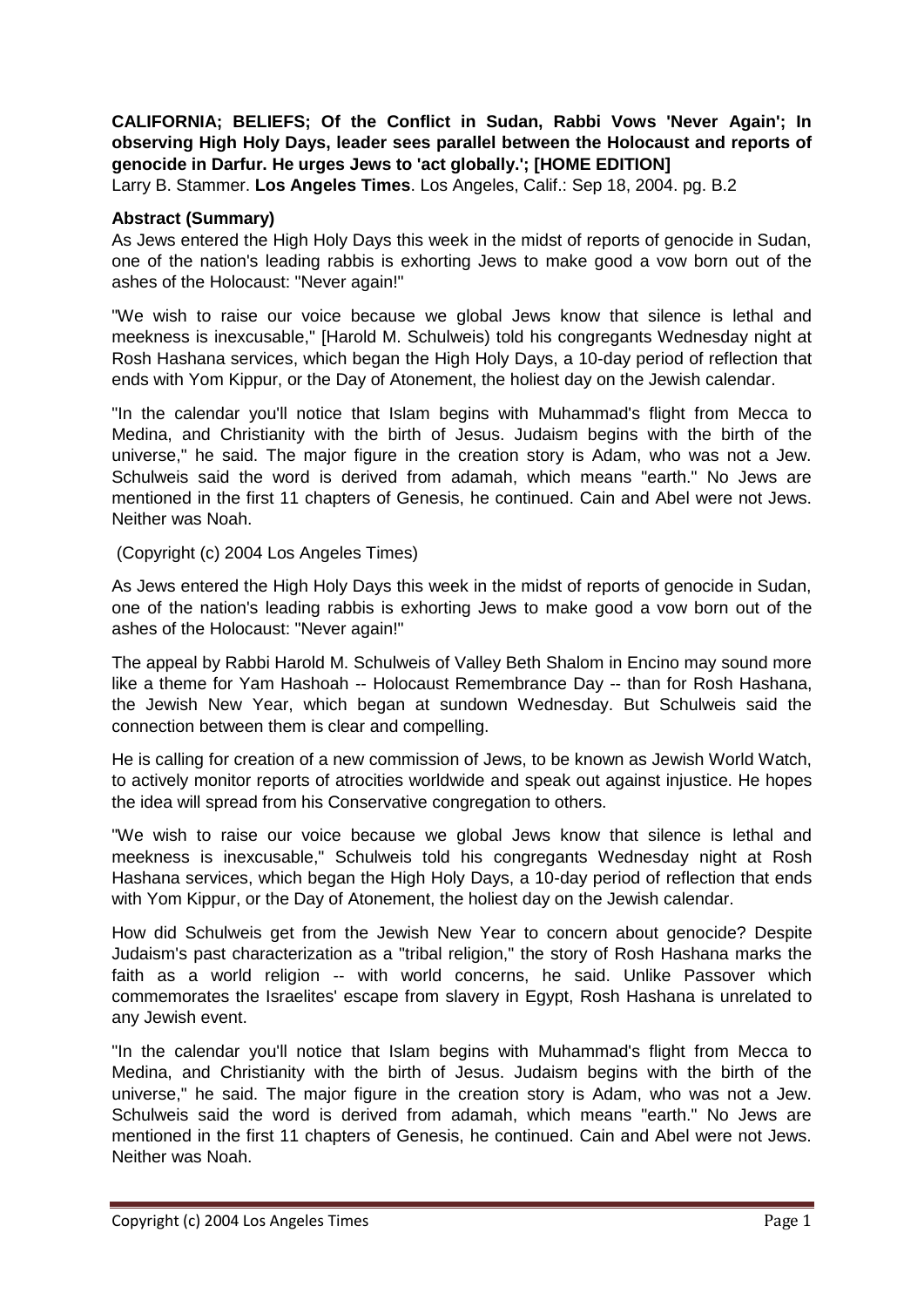Schulweis said that when he went to college Judaism was seen simply as a monotheistic religion, but one that was decidedly provincial and concerned with its own people.

"Rosh Hashana overcomes that," he said. It celebrates the birth of the universe and the birth of humanity.

"To be a Jew is to think big. To be a Jew is to think globally. To be a Jew is to act globally. To be a Jew is to love God, who is global," he told his congregants. There are moral and ethical consequences that flow from that assertion, he said.

Schulweis is not alone in his thinking.

Rabbi David Ellenson, president of Hebrew Union College-Jewish Institute of Religion, said: "Rosh Hashana is a holiday in which we begin to reflect very seriously on our conduct. It beckons to us to consider our place as Jews in the larger world."

Rabbi Elliot Dorff, rector and distinguished professor of philosophy at the University of Judaism in Los Angeles, said Jewish activism and concern for others beyond the Jewish community has long been established.

For example, a Los Angeles Times Poll in 1988 reported that 50% of Jews polled cited "a commitment to social equality" as being the characteristic most important to their Jewish identity, while 17% cited religious observance and 17% support for Israel.

Earlier this week, the American Jewish World Service reported raising \$250,000 for humanitarian efforts in the Darfur province of western Sudan.

Separately, Rabbi Lee Bycel, former dean of Hebrew Union College- Jewish Institute of Religion, will travel to Chad, where an estimated 200,000 Sudanese have fled, and will join the refugees in observing Yom Kippur, a day of fasting that will begin at sundown Friday.

"On this fast day of ours, I will fast with people who do not fast by choice, who may never 'break the fast,' "Bycel said. He also hopes to raise \$75,000 for food and medical supplies through a Los Angeles group known as MAZON, a national non-profit on Bundy Drive that allocates donations from the Jewish community to prevent or alleviate hunger among people of all faiths and backgrounds.

It was perhaps inevitable in a time of terror and genocide that reflections of the Shoah, the Hebrew word for Holocaust, would weigh on the minds of rabbis and Jews in view of events in Sudan.

Judaism's 10 High Holy Days are called the Days of Awe. It is a time when Jews are asked to reflect on their lives over the last year and to ask forgiveness of others and of God before God seals his judgments in the Book of Life on Yom Kippur.

"I think there is a worry that at least some Jews may be too worried about our own people and not worried about others," Dorff said. "Judaism does have a very strong universalist strain to it. But it also has a very strong particularist strain to…. The entire tradition is a balancing act between those two strains."

The immediate concern, Schulweis said, are estimates by the U.N. World Health Organization that 10,000 displaced people are dying from violence and disease each month in Darfur, largely at the hands of government-backed militias. The U.N. agency has said 50,000 have died so far in the 19 month conflict, although the Sudanese government has called the estimate exaggerated. About 1.2 million people have fled their villages to escape the violence in Darfur.